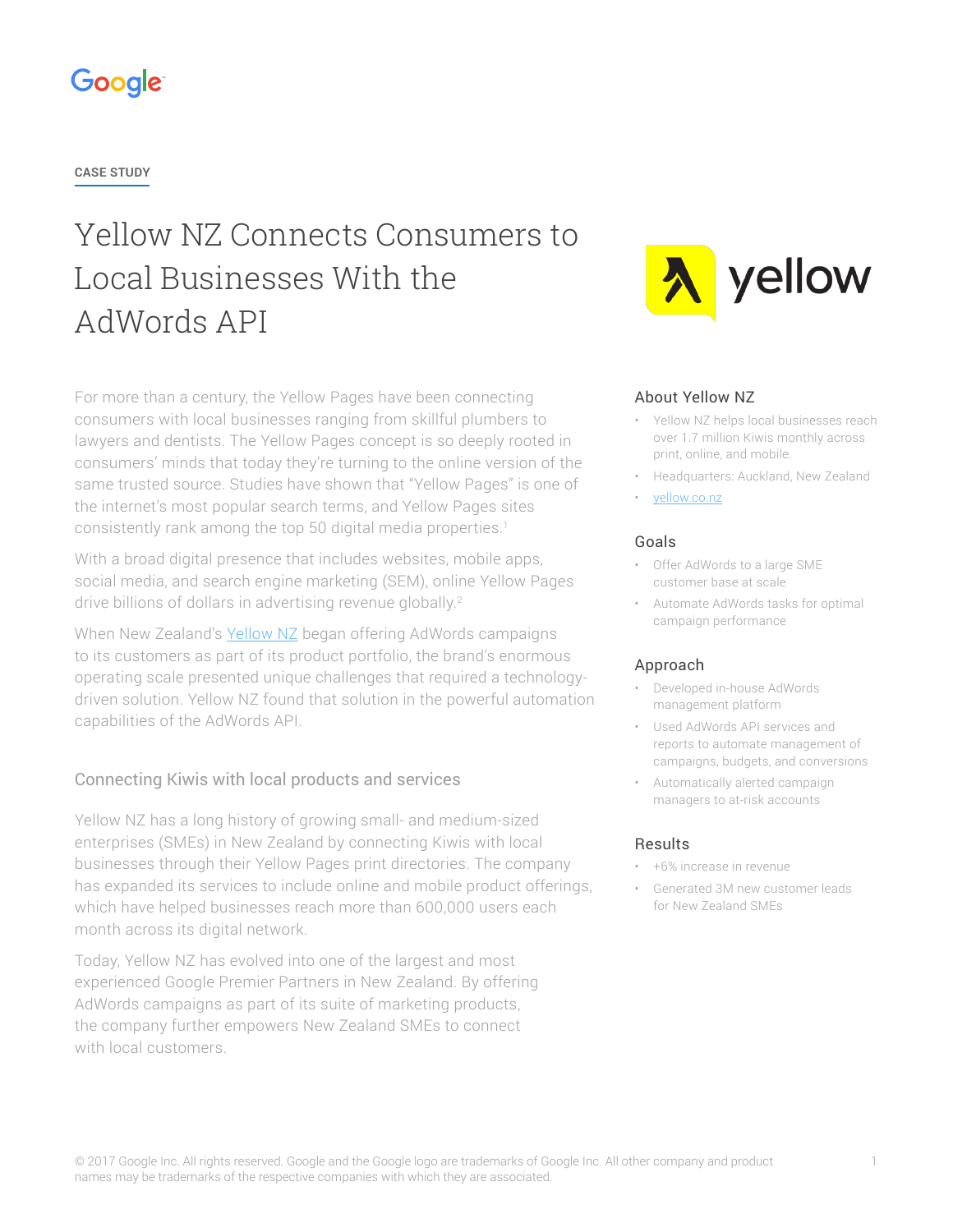# Google

## Driving efficiency at scale

At Yellow NZ's scale, manually handling AdWords account management for thousands of customers would be costly. The brand needed a way to automate its AdWords business to make the service economically viable—specifically, it needed to streamline repetitive tasks that require significant human input, like budget management.

The solution? The efficiency and automation of the AdWords API. James Boult, Yellow NZ's marketing manager for digital acquisitions, said, "The AdWords API is a game-changer. It gives us the ability to provide high value to small businesses in a sustainable way."

## Yellow NZ's custom AdWords management platform

To manage its large portfolio of customers, Yellow NZ developed its own AdWords management platform. The platform relies heavily on the AdWords API's reporting features to help campaign managers focus on the accounts that need the most work. With Yellow NZ's system, campaign managers are actively notified when accounts require attention, and an alerting system automatically assigns the work to the relevant manager.

Yellow NZ's system relies on a number of AdWords API reports and services:

- The [Campaign Performance Report](https://developers.google.com/adwords/api/docs/appendix/reports#campaign) monitors campaign performance, including a zero-impression report that alerts campaign managers when a campaign receives no impressions. The report also measures changes in cost-per-acquisition (CPA). If the system detects a significant change in CPA, it alerts the campaign manager.
- The **[Final URL Report](https://developers.google.com/adwords/api/docs/appendix/reports#final-url)** checks every URL on which a client runs ads. If a URL points to an invalid site, redirects too many times, or times out, the system automatically alerts the relevant campaign managers. This ensures that customers' campaigns don't waste ad budgets.
- The **[Account Performance Report](https://developers.google.com/adwords/api/docs/appendix/reports/account-performance-report)** helps automate the AdWords presales process by collecting and storing account performance statistics every month and associating them with regions and business categories. This enables Yellow NZ to efficiently provide cost estimates, clicks, and leads to new AdWords customers using information from similar verticals and clients.